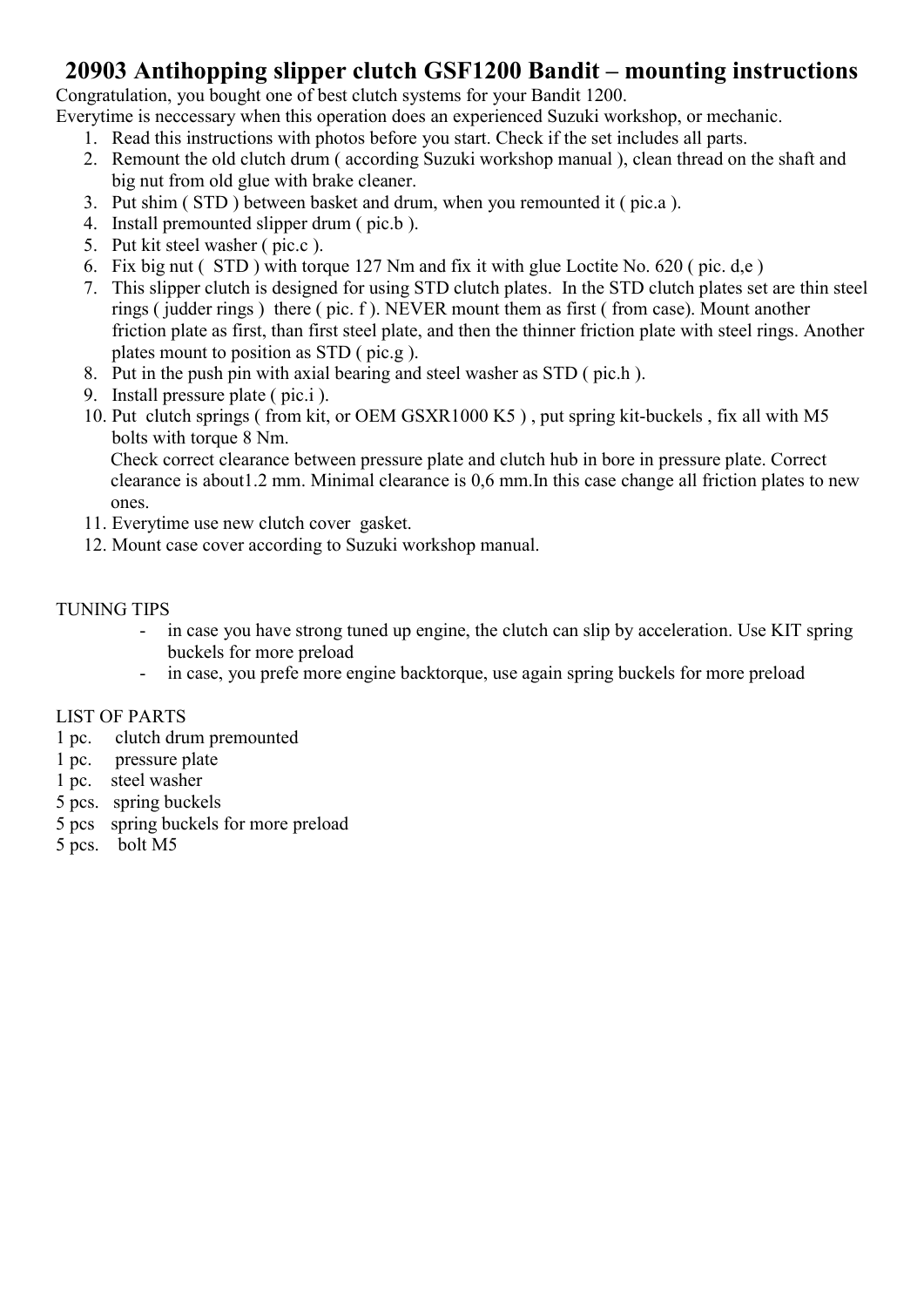# 20903 Picture A (pic.a)



20903 Picture B (pic.b)

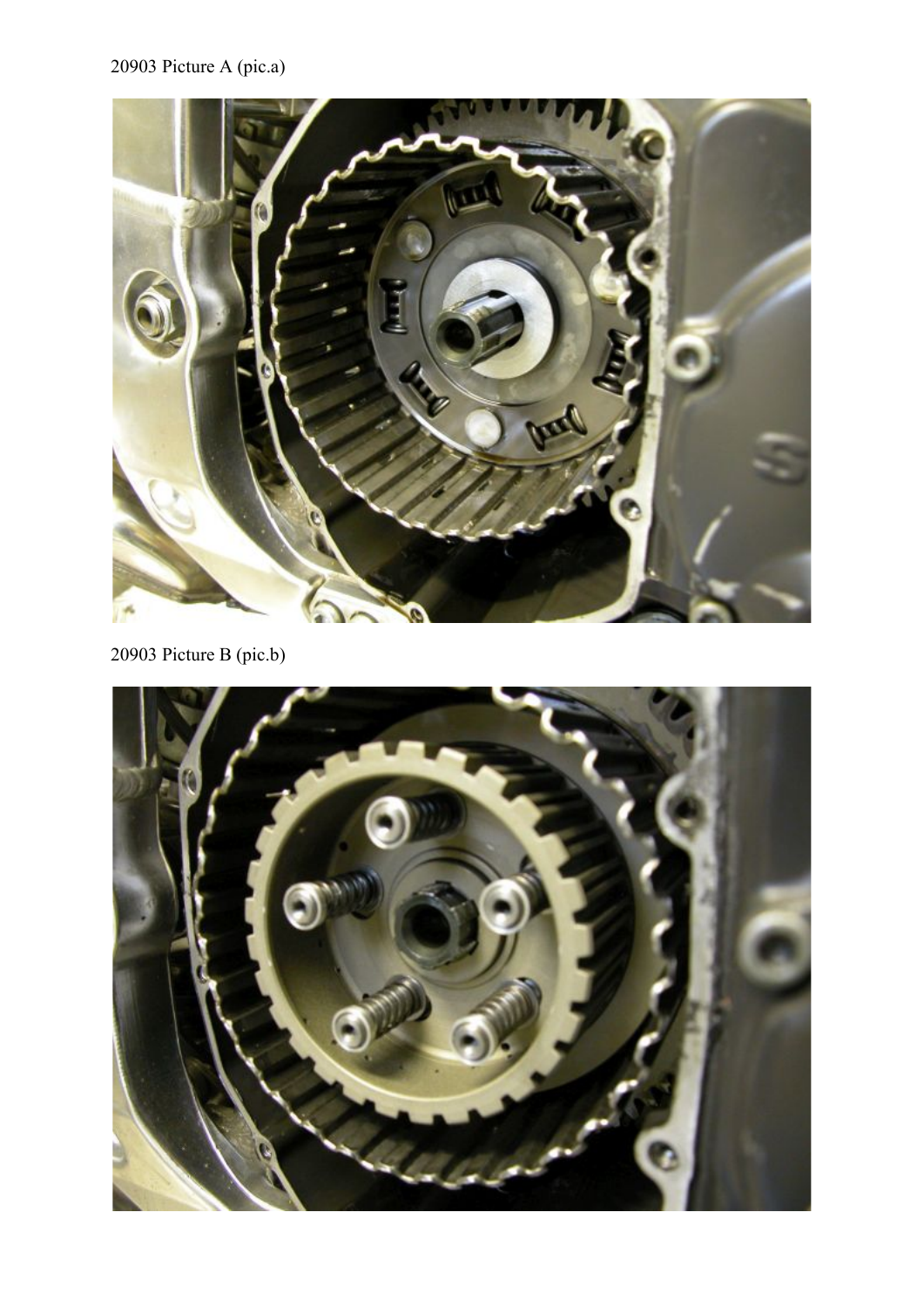## 20903 Picture C (pic.c)



20903 Picture D (pic.d)

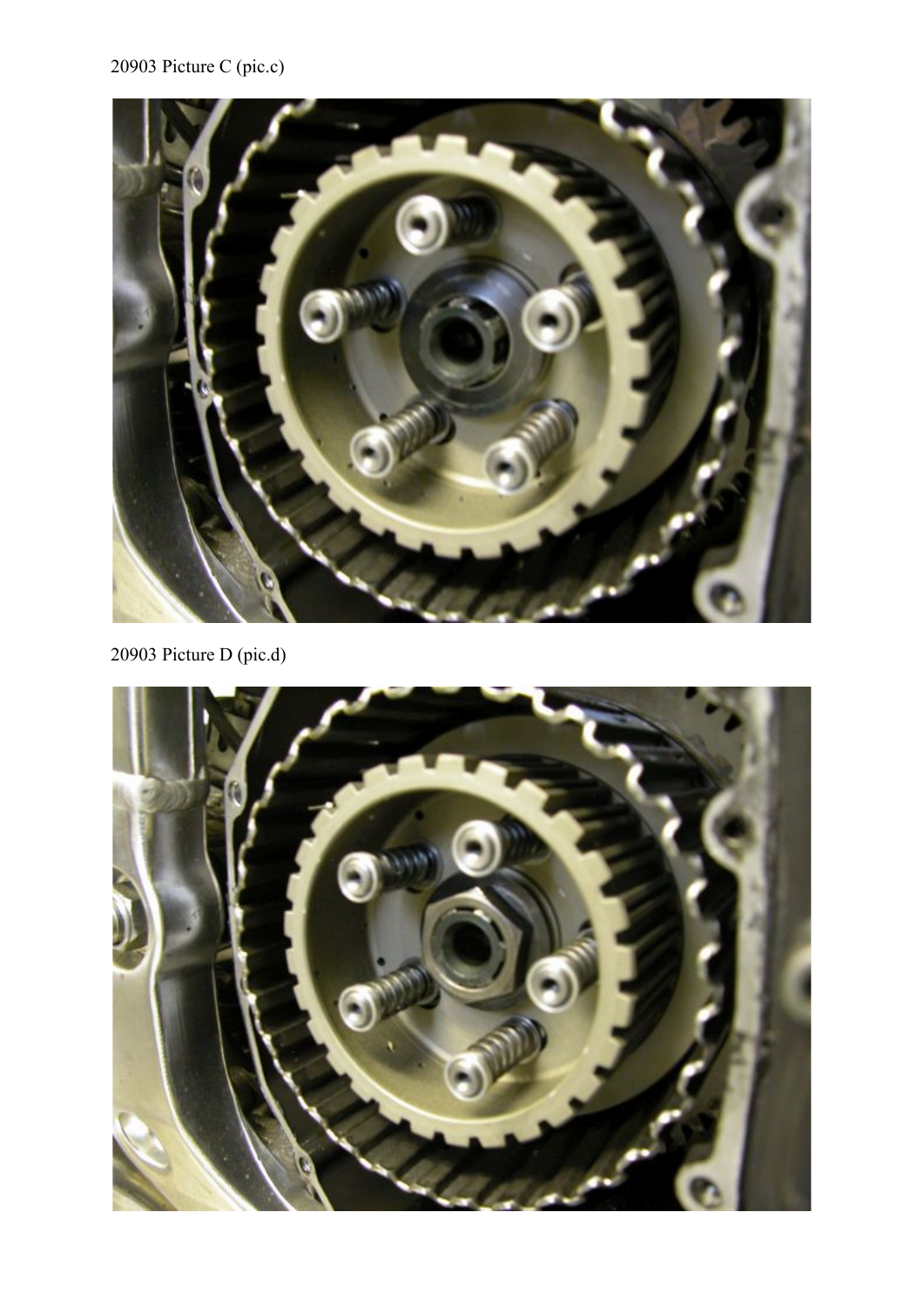### 20903 Picture E (pic.e)



20903 Picture F (pic.f)

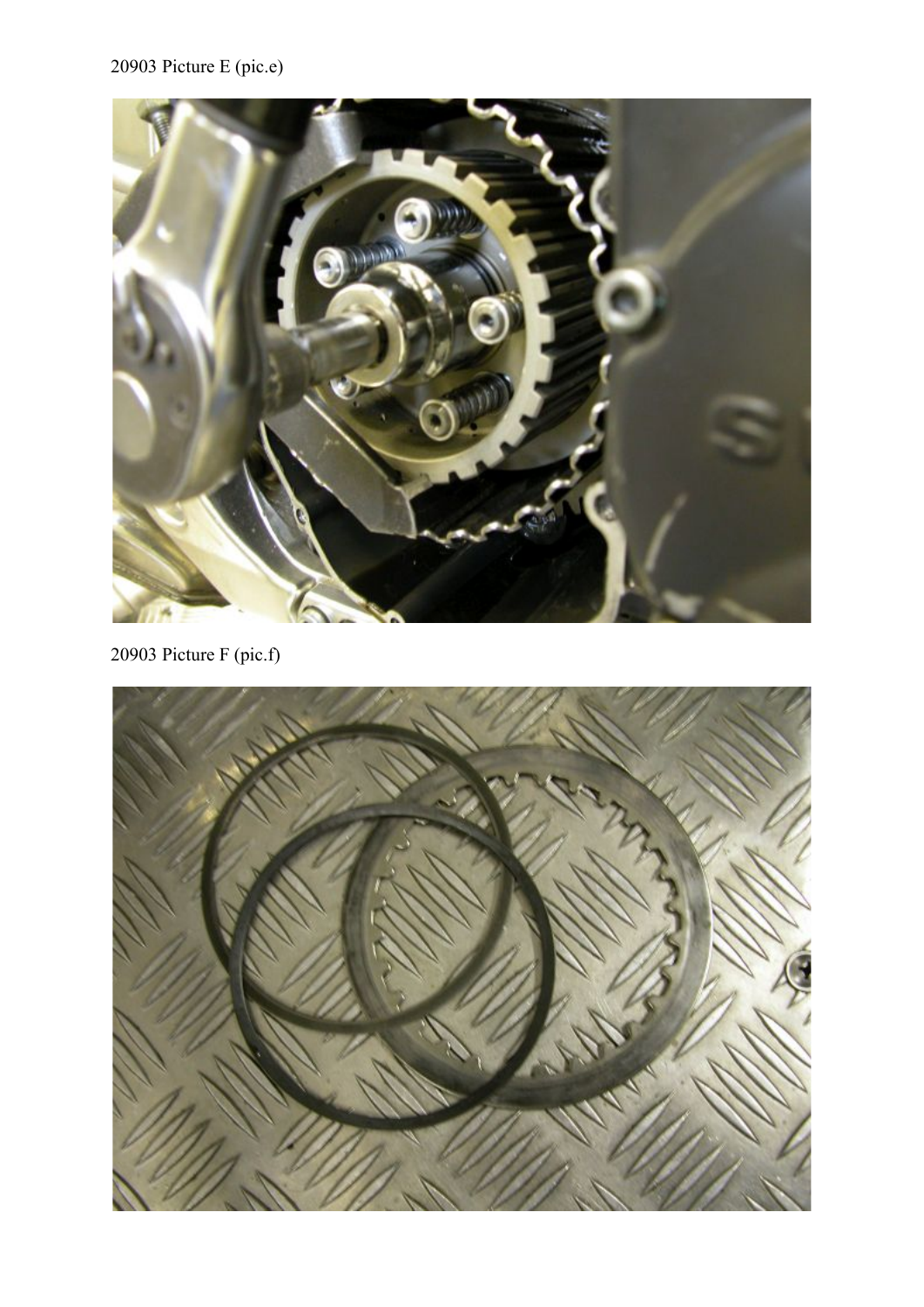## 20903 Picture G (pic.g)



20903 Picture H (pic.h)